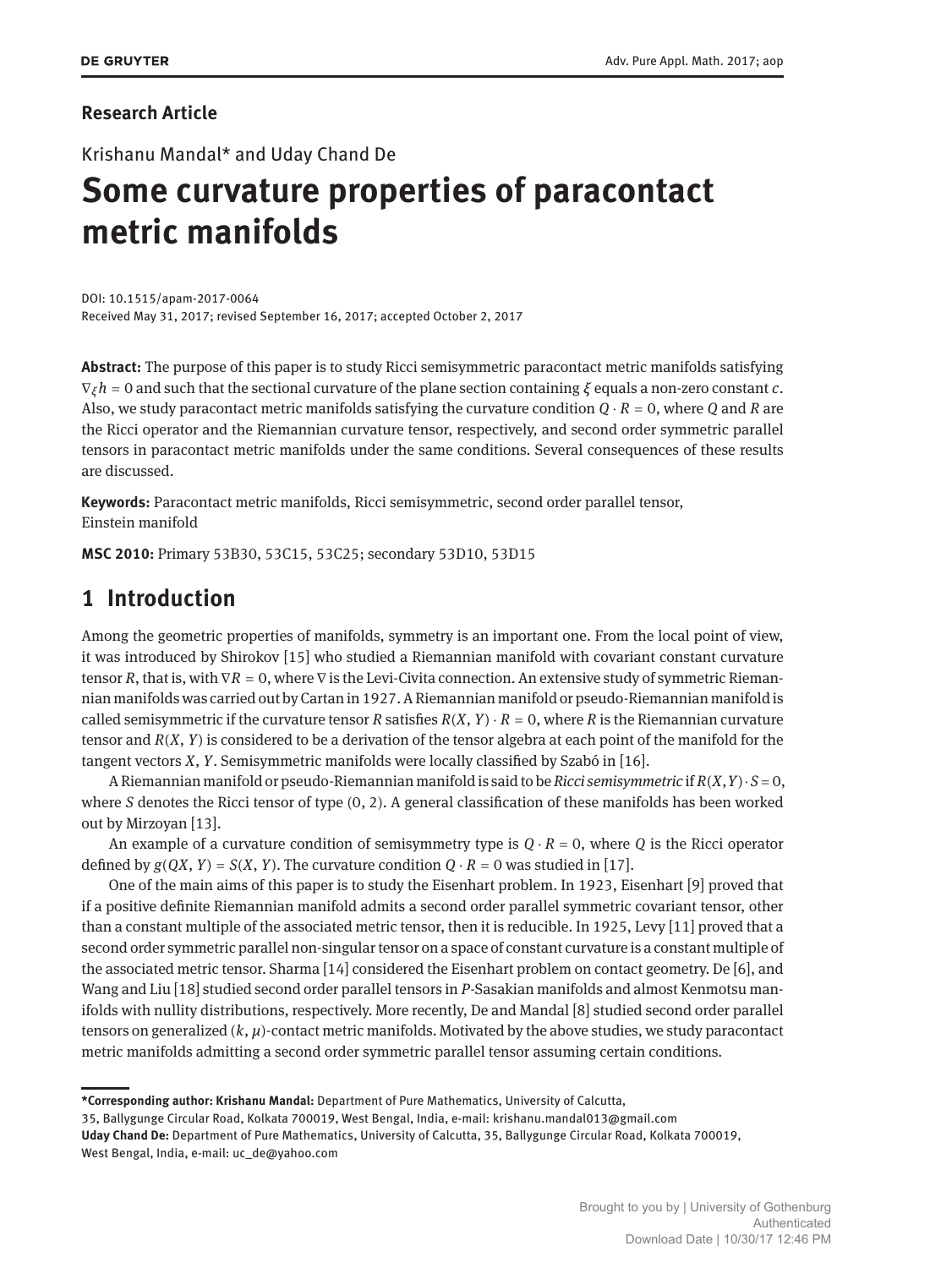The present paper is structured as follows. In Section 2 we give some basic results of paracontact metric manifolds. Section 3 is devoted to studying Ricci semisymmetric paracontact metric manifolds satisfying ∇*<sup>ξ</sup> h* = 0 and such that the sectional curvature of the plane section containing *ξ* equals a non-zero constant *c*. Also, we prove that under these conditions a paracontact metric manifold is Ricci semisymmetric if and only if the manifold is Einstein. In the next sections we consider paracontact metric manifolds satisfying the curvature condition *Q* ⋅ *R* = 0, where *Q* and *R* are the Ricci operator and Riemannian curvature tensor, respectively, and second order symmetric parallel tensor in paracontact metric manifolds under the same conditions.

#### **2 Preliminaries**

A smooth manifold *M*2*n*+<sup>1</sup> has an almost paracontact structure (*ϕ*, *ξ*, *η*)if it admits a (1, 1)-type tensor őeld *ϕ*, a vector őeld *ξ* (called the Reeb vector őeld) and a 1-form *η* satisfying the following conditions (see [10]):

(i) 
$$
\phi^2 X = X - \eta(X)\xi
$$
.

- (ii)  $\phi(\xi) = 0, \eta \circ \phi = 0$  and  $\eta(\xi) = 1$ .
- (iii) The tensor field  $\phi$  induces an almost paracomplex structure on each fibre of  $\mathcal{D} = \text{ker}(\eta)$ , that is, the eigendistributions  $\mathcal{D}^+_\phi$  and  $\mathcal{D}^-_\phi$  of  $\phi$  corresponding to the eigenvalues 1 and -1, respectively, have the same dimension *n*.

An almost paracontact manifold, equipped with a pseudo-Riemannian metric *g* such that

$$
g(\phi X, \phi Y) = -g(X, Y) + \eta(X)\eta(Y)
$$
\n(2.1)

for all *X*, *Y* ∈ *χ*(*M*), is called *almost paracontact metric manifold*, and (*ϕ*, *ξ*, *η*, *g*) is said to be an *almost paracontact metric structure*.

An almost paracontact structure is said to be *normal* (see [19]) if and only if for the (1, 2)-type torsion tensor *Nϕ*, we have

$$
N_{\phi} = [\phi, \phi] - 2d\eta \otimes \xi = 0, \quad \text{where } [\phi, \phi](X, Y) = \phi^2[X, Y] + [\phi X, \phi Y] - \phi[\phi X, Y] - \phi[X, \phi Y].
$$

An almost paracontact structure is said to be a *paracontact* structure if *g*(*X*, *ϕY*) = *dη*(*X*, *Y*) (see [19]). Any almost paracontact metric manifold (*M*2*n*+<sup>1</sup> , *ϕ*, *ξ*, *η*, *g*) admits (at least, locally) a *ϕ*-basis (see [19]), that is, a pseudo-orthonormal basis of vector fields of the form  $\{\xi, E_1, E_2, \ldots, E_n, \phi E_1, \phi E_2, \ldots, \phi E_n\}$ , where  $\zeta$ ,  $E_1, E_2, \ldots, E_n$  are space-like vector fields, and then, by (2.1), the vector fields  $\phi E_1, \phi E_2, \ldots, \phi E_n$  are timelike. In a paracontact metric manifold one can easily define a symmetric trace-free (1, 1)-tensor  $h=\frac{1}{2}E_\zeta\phi$ 

$$
\phi h + h\phi = 0, \quad h\xi = 0,
$$
  
\n
$$
\nabla_X \xi = -\phi X + \phi hX \quad \text{for all } X \in \chi(M).
$$
 (2.2)

Clearly *h* vanishes identically if and only if  $\xi$  is a Killing vector field, and then  $(\phi, \xi, \eta, g)$  is said to be a *K-paracontact structure*. An almost paracontact metric manifold is said to be a *paraSasakian* manifold if and only if (see [19])

$$
(\nabla_X \phi)Y = -g(X, Y)\xi + \eta(Y)X
$$

for any *X*,  $Y \in \chi(M)$ . A normal paracontact metric manifold is paraSasakian and satisfies

$$
R(X, Y)\xi = -(\eta(Y)X - \eta(X)Y) \tag{2.3}
$$

for any *X*,  $Y \in \chi(M)$  but, unlike contact metric geometry, the relation (2.3) does not imply that the paracontact manifold is paraSasakian. It is well known that every paraSasakian manifold is *K*-paracontact. The converse is not always true, but it holds in the three-dimensional case (see [1]). Paracontact metric manifolds have been studied extensively, see, e.g.,  $[1-5, 7, 12]$ .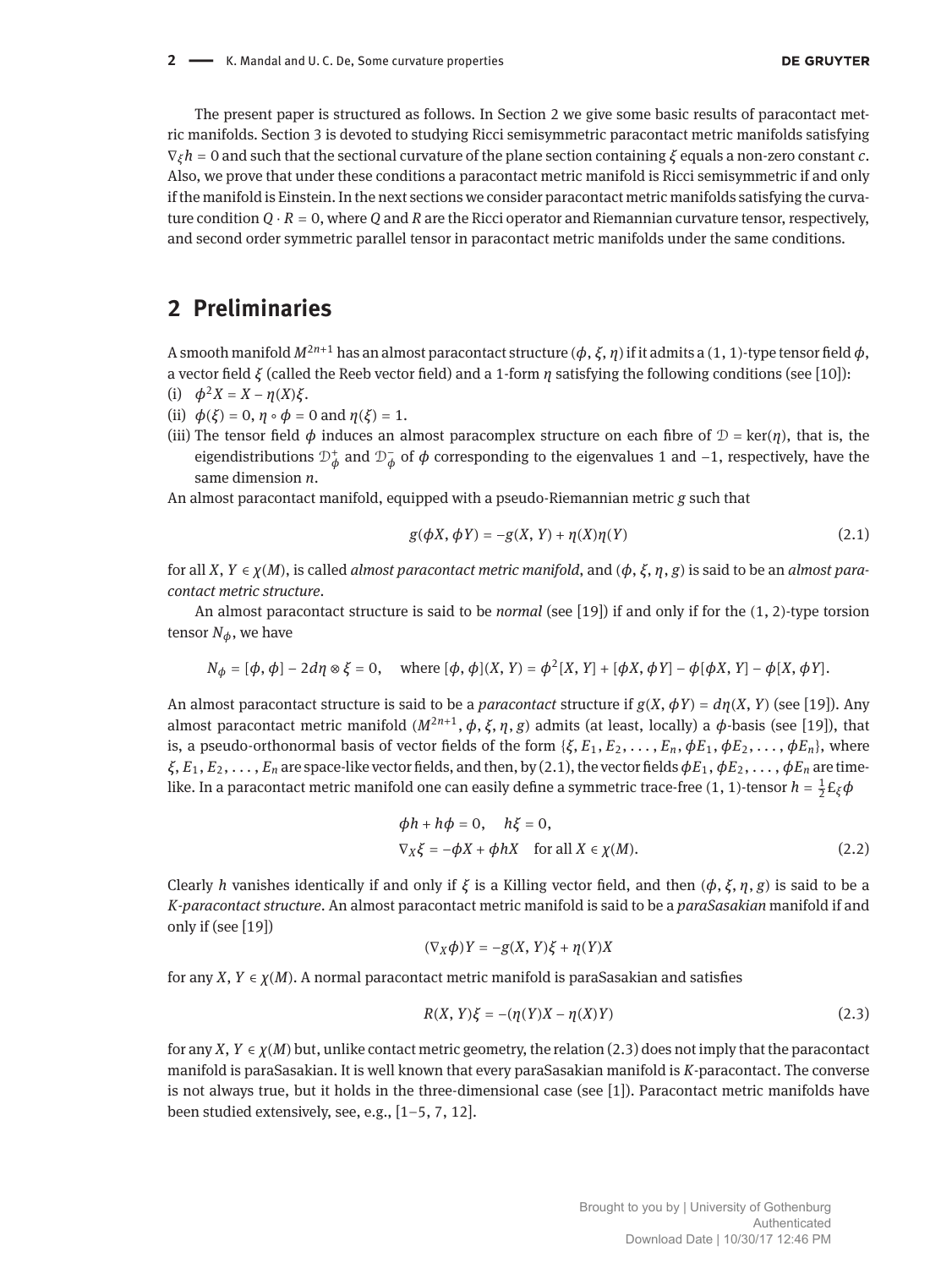Moreover, the following properties hold in paracontact metric manifolds (see [1]):

$$
\nabla_{\xi} \xi = 0, \quad \nabla_{\xi} \phi = 0,
$$
  

$$
(\nabla_{\xi} h) X = -\phi X - \phi I X + h^2 \phi X
$$
 (2.4)

$$
(\nabla_{\xi} h)X = -\phi X - \phi I X + h^2 \phi X, \qquad (2.4)
$$

$$
\phi l\phi X + lX = 2(h^2 - \phi^2)X,
$$
  
Tr  $l = g(Q\xi, \xi) = \text{Tr } h^2 - 2n.$  (2.5)

Assuming  $\nabla_{\xi} h = 0$  and that the sectional curvature  $K(\xi, X)$  is equal to a non-zero constant *c*, from (2.4) and (2.5), we have

$$
h^2 X = (1 - c)\phi^2 X.
$$
 (2.6)

Making use of  $(2.4)$  and  $(2.6)$ , we obtain

$$
R(X, \xi)\xi = -c\{X - \eta(X)\xi\}.
$$
 (2.7)

Contracting *X* in (2.7), one gets

$$
S(\xi, \xi) = -2nc. \tag{2.8}
$$

#### **3 Ricci semisymmetric paracontact metric manifolds**

In this section we discuss about Ricci semisymmetric paracontact metric manifolds such that ∇*<sup>ξ</sup> h* = 0 and the sectional curvature of the plane section containing *ξ* equals a non-zero constant *c*. Hence, we have

$$
(R(X, Y) \cdot S)(U, V) = 0
$$

for any *X*, *Y*, *U*, *V*  $\in \chi(M)$ . This implies

$$
S(R(X, Y)U, V) + S(U, R(X, Y)V) = 0.
$$
\n(3.1)

Putting  $X = U = \xi$  in (3.1), we obtain

$$
S(R(\xi, Y)\xi, V) + S(\xi, R(\xi, Y)V) = 0.
$$
\n(3.2)

Making use of  $(2.7)$  and  $(3.2)$ , we have

$$
c\{S(Y, V) - \eta(Y)S(\xi, V)\} + S(\xi, R(\xi, Y)V) = 0.
$$
\n(3.3)

Again for  $V = \xi$ , the above equation implies

$$
2c{S(Y, \xi) - \eta(Y)S(\xi, \xi)} = 0.
$$

Since *c* is non-zero, we infer that

$$
S(Y,\xi)=\eta(Y)S(\xi,\xi)
$$

for any vector field *Y*. Using (2.8), the above equation is equivalent to

$$
S(Y, \xi) = -2nc\eta(Y) \tag{3.4}
$$

for any vector filed *Y*. Substituting (3.4) in (3.3), we get

$$
c{S(Y, V) + 2nc\eta(Y)\eta(V)} - 2nc\eta(R(\xi, Y)V) = 0.
$$

Since *c* is non-zero, the above equation yields

$$
S(Y, V) + 2nc\eta(Y)\eta(V) - 2n\eta(R(\xi, Y)V) = 0.
$$
\n(3.5)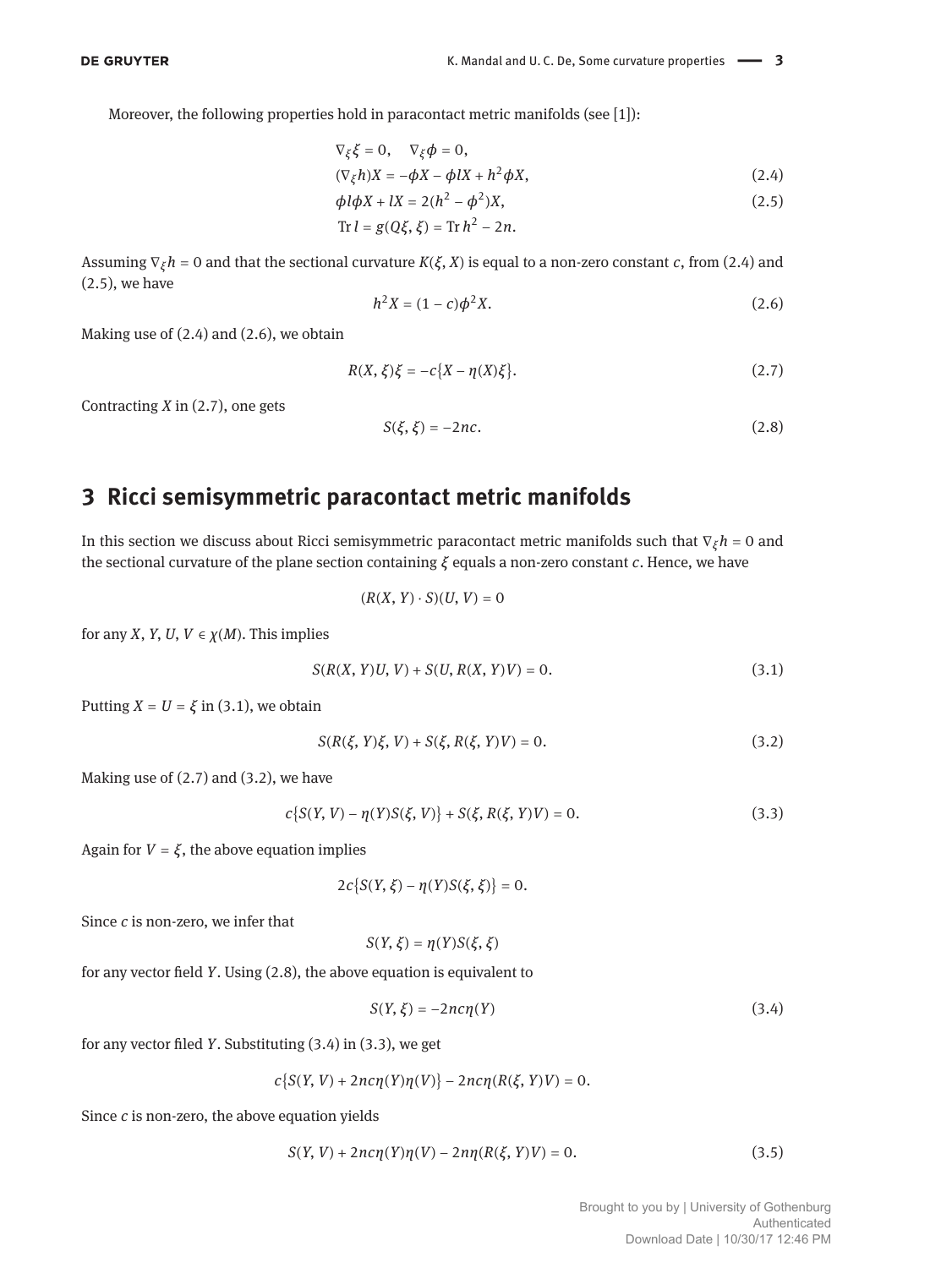From (2.7), it follows that

$$
\eta(R(\xi, Y)V) = -c\{g(Y, V) - \eta(Y)\eta(V)\}.
$$
\n(3.6)

Using  $(3.6)$  in  $(3.5)$ , we have

$$
S(Y, V) = -2ncg(Y, V).
$$

Thus, the manifold is Einstein. Conversely, if the manifold is Einstein, then obviously  $R \cdot S = 0$ . By the above discussions we have the following theorem.

**Theorem 3.1.** *Let M be a paracontact metric manifold such that* ∇*<sup>ξ</sup> h* = 0 *and the sectional curvature of the plane section containing ξ equals a non-zero constant c. Then the manifold M is Ricci semisymmetric if and only if the manifold is Einstein.*

Again Ricci symmetry (∇*S* = 0) implies Ricci semisymmetry (*R* ⋅ *S* = 0), thus we have the following corollary.

**Corollary 3.2.** *Let M be a paracontact metric manifold such that* ∇*<sup>ξ</sup> h* = 0 *and the sectional curvature of the plane section containing ξ equals a non-zero constant c. Then the manifold M is Ricci symmetric if and only if the manifold is Einstein.*

Moreover, semisymmetry  $(R \cdot R = 0)$  implies Ricci semisymmetry  $(R \cdot S = 0)$ , therefore we can state the following corollary.

**Corollary 3.3.** *Let M be a paracontact metric manifold such that* ∇*<sup>ξ</sup> h* = 0 *and the sectional curvature of the plane section containing ξ equals a non-zero constant c. If the manifold M is semisymmetric, then the manifold is Einstein.*

## **4 Paracontact metric manifolds satisfying the curvature condition**  $Q \cdot R = 0$

This section is devoted to studying paracontact metric manifolds such that ∇*<sup>ξ</sup> h* = 0 and the sectional curvature of the plane section containing *ξ* equals a non-zero constant *c* and satisőes the curvature condition  $Q \cdot R = 0$ , that is,  $(Q \cdot R)(X, Y)Z = 0$  for all vector fields *X*, *Y*, and  $Z \in \chi(M)$ . This is equivalent to

$$
Q(R(X, Y)Z) - R(QX, Y)Z - R(X, QY)Z - R(X, Y)QZ = 0.
$$
\n(4.1)

Substituting  $X = Z = \xi$  in (4.1), we have

$$
Q(R(\xi, Y)\xi) - R(Q\xi, Y)\xi - R(\xi, QY)\xi - R(\xi, Y)Q\xi = 0.
$$

Since, by hypothesis, ∇*<sup>ξ</sup> h* = 0 and the sectional curvature of the plane section containing *ξ* equals a non-zero constant *c*, applying (2.7) in the above equation yields

$$
c\{QY - \eta(Y)Q\xi\} - R(Q\xi, Y)\xi - c\{QY - \eta(QY)\xi\} - R(\xi, Y)Q\xi = 0.
$$
\n(4.2)

In (4.2), taking the inner product with  $ξ$ , we get

$$
- c\eta(Y)S(\xi,\xi) - g(R(Q\xi,Y)\xi,\xi) + c\eta(QY) - g(R(\xi,Y)Q\xi,\xi) = 0.
$$
\n(4.3)

Now from (2.7), we obtain

$$
g(R(\xi, Y)Q\xi, \xi) = -c\{S(Y, \xi) + 2nc\eta(Y)\}\tag{4.4}
$$

and

$$
g(R(Q\xi, Y)\xi, \xi) = 0. \tag{4.5}
$$

Making use of (2.8), (4.4) and (4.5) in (4.3) yields

$$
S(Y,\xi) = -2nc\eta(Y),\tag{4.6}
$$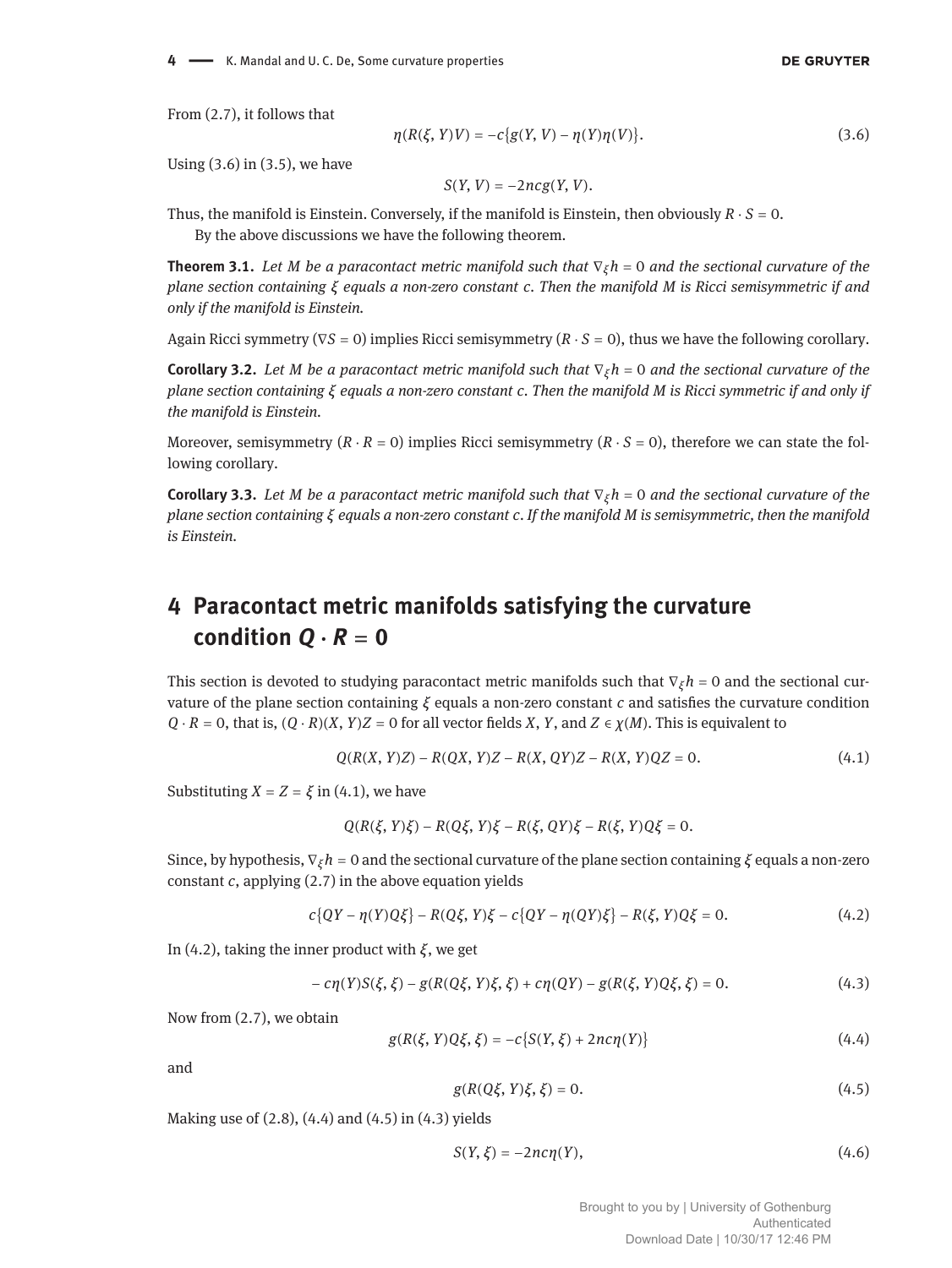which implies

$$
Q\xi = -2nc\xi. \tag{4.7}
$$

Using  $(4.6)$  and  $(4.7)$  in  $(4.2)$ , we infer that

*cR*(*ξ*, *Y*)*ξ* = 0,

which implies either  $c = 0$  or  $R(\xi, Y)\xi = 0$ .

Since, by hypothesis,  $c \neq 0$ , it follows that  $R(\xi, Y)\xi = 0$ . Again, if  $R(\xi, Y)\xi = 0$ , then from (2.7) we have that  $c = 0$ , which is a contradiction. Hence, we obtain the following theorem.

**Theorem 4.1.** *Let M be a paracontact metric manifold such that* ∇*<sup>ξ</sup> h* = 0 *and the sectional curvature of the plane section containing ξ equals a non-zero constant c. Then M does not satisfy the curvature condition*  $Q \cdot R = 0$ .

### **5 Second order symmetric parallel tensor**

**Definition 5.1** ([11]). A tensor *α* of second order is said to be a parallel tensor if  $∇*α* = 0$ , where  $∇$  denotes the covariant differentiation with respect to the associated metric tensor.

Let *α* be a symmetric (0, 2)-tensor field on a paracontact metric manifold *M* such that  $\nabla \alpha = 0$ . Then it follows that

$$
\alpha(R(W, X)Y, Z) + \alpha(Y, R(W, X)Z) = 0 \qquad (5.1)
$$

for any vector fields  $W$ ,  $X$ ,  $Y$ ,  $Z \in \chi(M)$ .

Substituting  $W = Y = Z = \xi$  in (5.1) and noticing that  $\alpha$  is symmetric implies

$$
\alpha(R(\xi, X)\xi, \xi) = 0. \tag{5.2}
$$

Let us assume that the manifold *M* is connected. Applying (2.7) in (5.2) yields

$$
c\{\alpha(X,\xi)-\eta(X)\alpha(\xi,\xi)\}=0.
$$

Since  $c \neq 0$ , we have

$$
\alpha(X,\xi) - \eta(X)\alpha(\xi,\xi) = 0. \tag{5.3}
$$

Taking the covariant differentiation of (5.3) along *Y*, we obtain

$$
\alpha(\nabla_Y X, \xi) + \alpha(X, \nabla_Y \xi) = g(\nabla_Y X, \xi) \alpha(\xi, \xi) + g(X, \nabla_Y \xi) \alpha(\xi, \xi) + 2g(X, \xi) \alpha(\nabla_Y \xi, \xi). \tag{5.4}
$$

Replacing *X* by  $\nabla_Y X$  in (5.3), we get

$$
g(\nabla_Y X, \xi) \alpha(\xi, \xi) - \alpha(\nabla_Y X, \xi) = 0.
$$
\n(5.5)

Making use of  $(5.4)$  and  $(5.5)$ , we have

$$
\alpha(X, \nabla_Y \xi) = g(X, \nabla_Y \xi) \alpha(\xi, \xi) + 2g(X, \xi) \alpha(\nabla_Y \xi, \xi). \tag{5.6}
$$

Applying  $(2.2)$  and  $(5.3)$  in  $(5.6)$ , it follows that

$$
\alpha(X, \phi Y) - \alpha(X, \phi hY) - g(X, \phi Y)\alpha(\xi, \xi) + g(X, \phi hY)\alpha(\xi, \xi) - 2\eta(X)\alpha(\phi Y, \xi) + 2\eta(X)\alpha(\phi hY, \xi) = 0. \quad (5.7)
$$

If we put  $X = \phi X$  in (5.3), then we get

$$
\alpha(\phi X,\xi)=0.
$$

Using the above equation, from (5.7), we have

$$
\alpha(X, \phi Y) - \alpha(X, \phi hY) - g(X, \phi Y)\alpha(\xi, \xi) + g(X, \phi hY)\alpha(\xi, \xi) = 0.
$$
\n(5.8)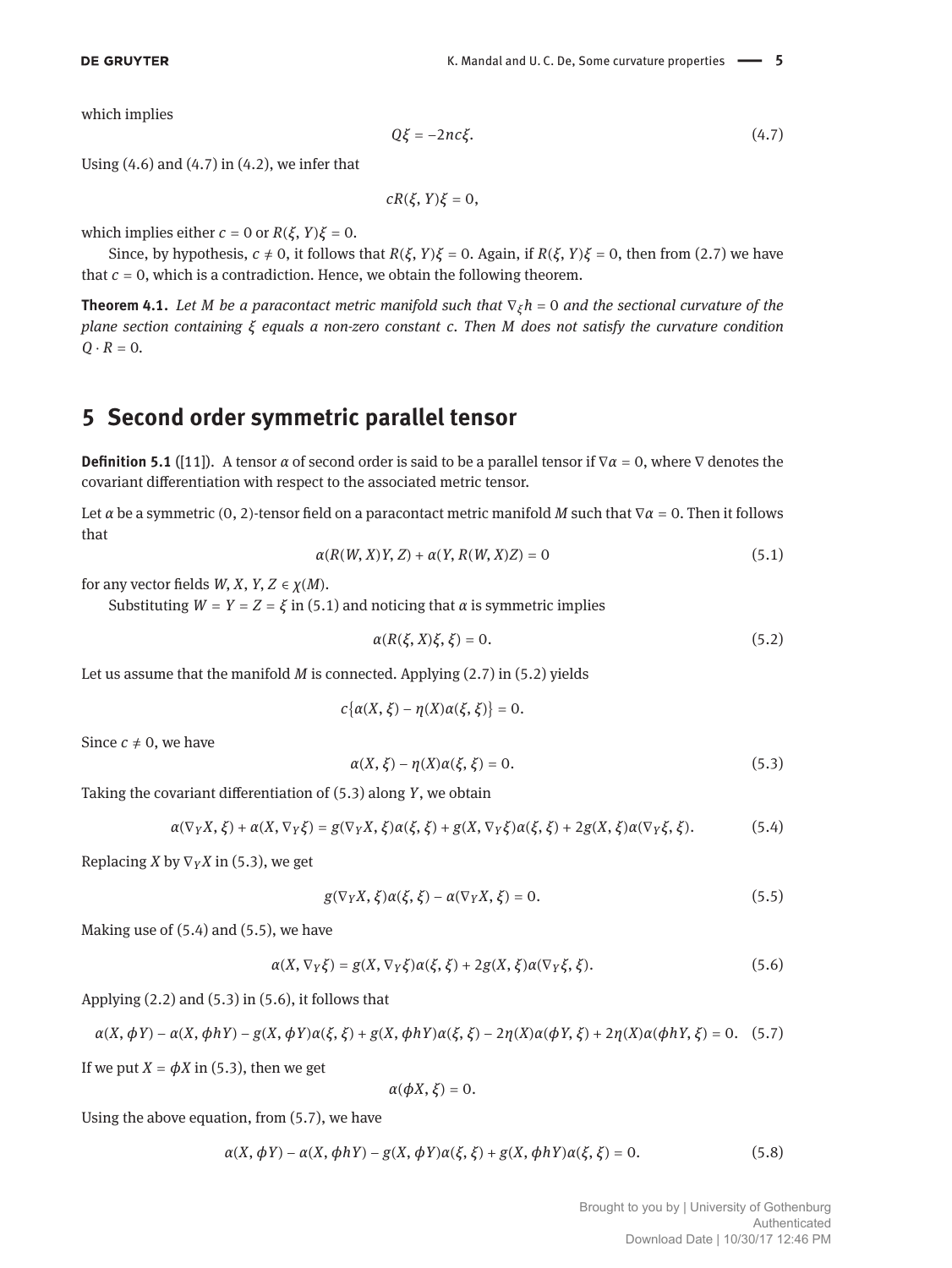Substituting  $Y = \phi Y$  in (5.8) and using (5.3), we have

$$
\alpha(X, Y) + \alpha(X, hY) - g(X, Y)\alpha(\xi, \xi) - g(X, hY)\alpha(\xi, \xi) = 0.
$$
 (5.9)

Replacing *Y* by *hY* in (5.9) and making use of (2.6), we obtain

$$
\alpha(X, hY) - g(X, hY)\alpha(\xi, \xi) + (1 - c)\{\alpha(X, Y) - g(X, Y)\alpha(\xi, \xi)\} = 0.
$$
\n(5.10)

Subtracting (5.9) from (5.10) and since  $c \neq 0$ , it follows that

$$
\alpha(X, Y) = \alpha(\xi, \xi)g(X, Y).
$$

Since  $\alpha$  and  $g$  are both parallel tensor fields,  $\alpha(\xi, \xi)$  must be constant.

Hence, we can state the following theorem.

**Theorem 5.2.** *Let M be a connected paracontact metric manifold such that* ∇*<sup>ξ</sup> h* = 0 *and the sectional curvature of the plane section containing ξ equals a non-zero constant c. If the manifold M admits a second order symmetric parallel tensor, then the second order symmetric parallel tensor is a constant multiple of the associated metric tensor.*

As an application, let us consider a paracontact metric manifold which is Ricci symmetric, that is, ∇*S* = 0. Since the Ricci tensor is a symmetric (0, 2)-tensor, applying Theorem 5.2, we have the following corollary.

**Corollary 5.3.** *Let M be a connected paracontact metric manifold such that* ∇*<sup>ξ</sup> h* = 0 *and the sectional curvature of the plane section containing ξ equals a non-zero constant c. If the manifold M is Ricci symmetric, then the manifold is Einstein.*

Note that the above corollary is a weaker version of Corollary 3.2.

**Acknowledgment:** The authors are thankful to the referee for his/her valuable suggestions that led to the improvement of the paper.

#### **References**

- [1] G. Calvaruso, Homogeneous paracontact metric three-manifolds, *Illinois J. Math.* 55 (2011), no. 2, 697-718.
- [2] B. Cappelletti Montano, Bi-paracontact structures and Legendre foliations, *Kodai Math. J.* **33** (2010), no. 3, 473–512.
- [3] B. Cappelletti-Montano, A. Carriazo and V. Martín-Molina, Sasaki–Einstein and paraSasaki–Einstein metrics from (*κ*, *μ*)structures, *J. Geom. Phys.* **73** (2013), 20-36.
- [4] B. Cappelletti Montano and L. Di Terlizzi, Geometric structures associated to a contact metric (*κ*, *μ*)-space, Pacific J. Math. 246 (2010), no. 2, 257-292.
- [5] B. Cappelletti Montano, I. Küpeli Erken and C. Murathan, Nullity conditions in paracontact geometry, *Differential Geom.* Appl. 30 (2012), no. 6, 665-693.
- [6] U. C. De, Second order parallel tensors on P-Sasakian manifolds, *Publ. Math. Debrecen* 49 (1996), no. 1-2, 33-37.
- [7] U. C. De, S. Deshmukh and K. Mandal, On three-dimensional *N*(*k*)-paracontact metric manifolds and Ricci solitons, *Bull. Iranian Math. Soc.*, to appear.
- [8] U. C. De and K. Mandal, Certain results on generalized (*k*, *μ*)-contact metric manifolds, *J. Geom.* **108** (2017), no. 2,  $611 - 621$
- [9] L. P. Eisenhart, Symmetric tensors of the second order whose first covariant derivatives are zero, *Trans. Amer. Math. Soc.* 25 (1923), no. 2, 297-306.
- [10] S. Kaneyuki and F. L. Williams, Almost paracontact and parahodge structures on manifolds, *Nagoya Math. J.* **99** (1985),  $173 - 187$ .
- [11] H. Levy, Symmetric tensors of the second order whose covariant derivatives vanish, *Ann. of Math. (2)* **27** (1925), no. 2,  $91 - 98.$
- [12] V. Martín-Molina, Local classiőcation and examples of an important class of paracontact metric manifolds, *Filomat* **29**  $(2015)$ , no. 3, 507-515.
- [13] V. A. Mirzoyan, Structure theorems for Riemannian Ric-semisymmetric spaces, *Izv. Vyssh. Uchebn. Zaved. Mat.* (1992), no. 6, 80-89.